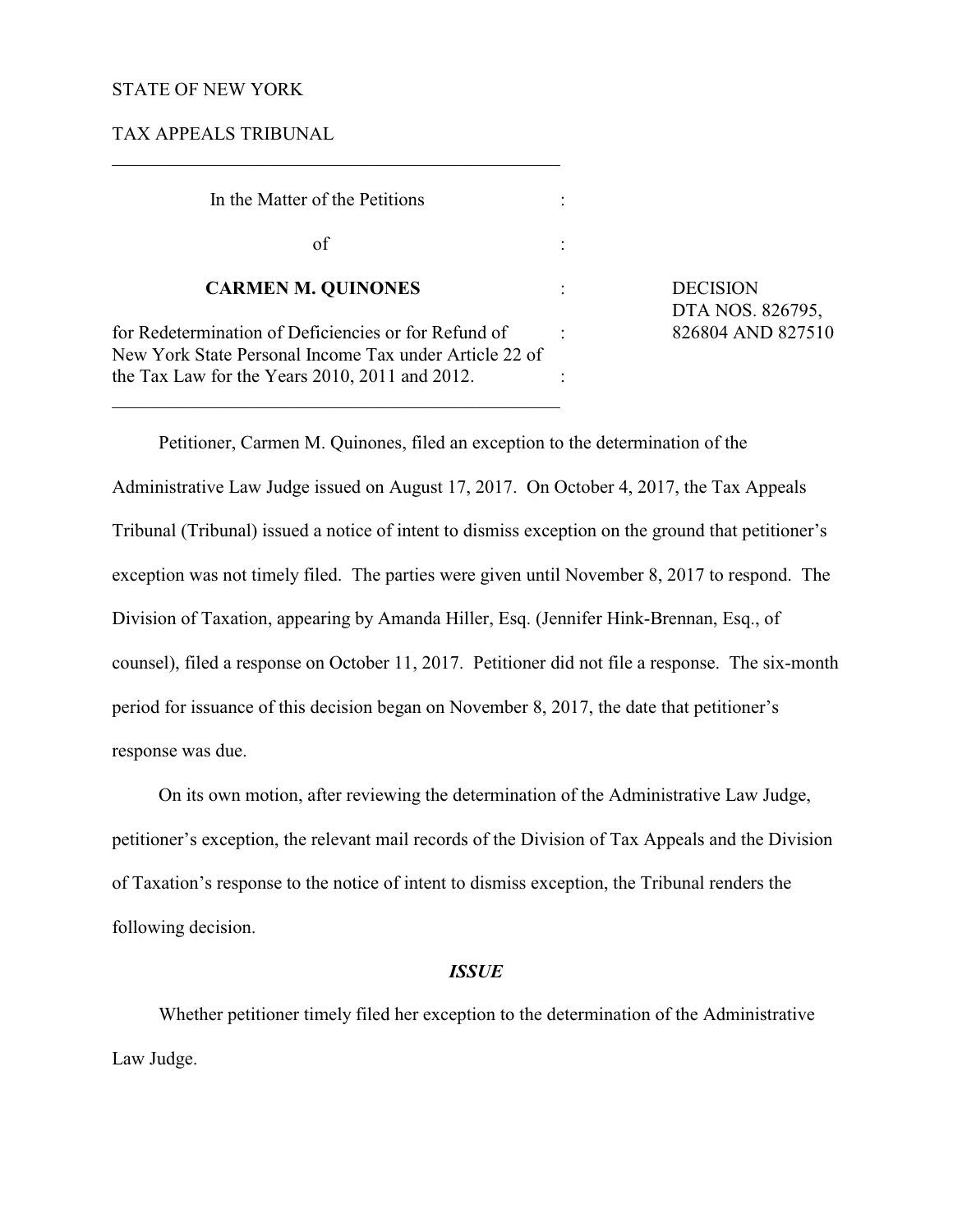## *FINDINGS OF FACT*

We find the following facts.

The determination of the Administrative Law Judge was mailed by the United States Postal Service (USPS) certified mail (certified control number 7016 2070 0000 1147 1212) in Albany, New York, to petitioner on August 17, 2017 at petitioner's last known address in Fredonia, New York.

Petitioner filed an exception to the determination, which was received by the Office of the Secretary to the Tribunal on September 25, 2017. The envelope containing the exception bore a USPS postmark of September 21, 2017 and the Fredonia, New York, address as a return address.

On October 4, 2017, the Tribunal issued a notice of intent to dismiss exception on the ground that petitioner's exception was not timely filed. The parties were given until November 8, 2017 to respond.

## *OPINION*

Section 2006 of the Tax Law provides that the Tribunal shall have certain functions,

powers and duties. Tax Law § 2006 (7) provides, in pertinent part, as follows:

"To provide for a review of the determination of an admistative [sic] law judge if any party to a proceeding conducted before such administrative law judge, within thirty days after the giving of notice of such determination, takes exception to the determination."

Notice of a determination or order is given by registered or certified mail and is complete upon placing it in a post-paid properly addressed envelope, in the exclusive care and custody of the USPS (Tax Law  $\S 2006$  [7]; 20 NYCRR 3000.23 [a]). A party filing an exception has 30 days from the date that service is complete to file the exception (20 NYCRR 3000.17 [a] [1]). Exceptions are filed with the Secretary to the Tax Appeals Tribunal either in person or by mail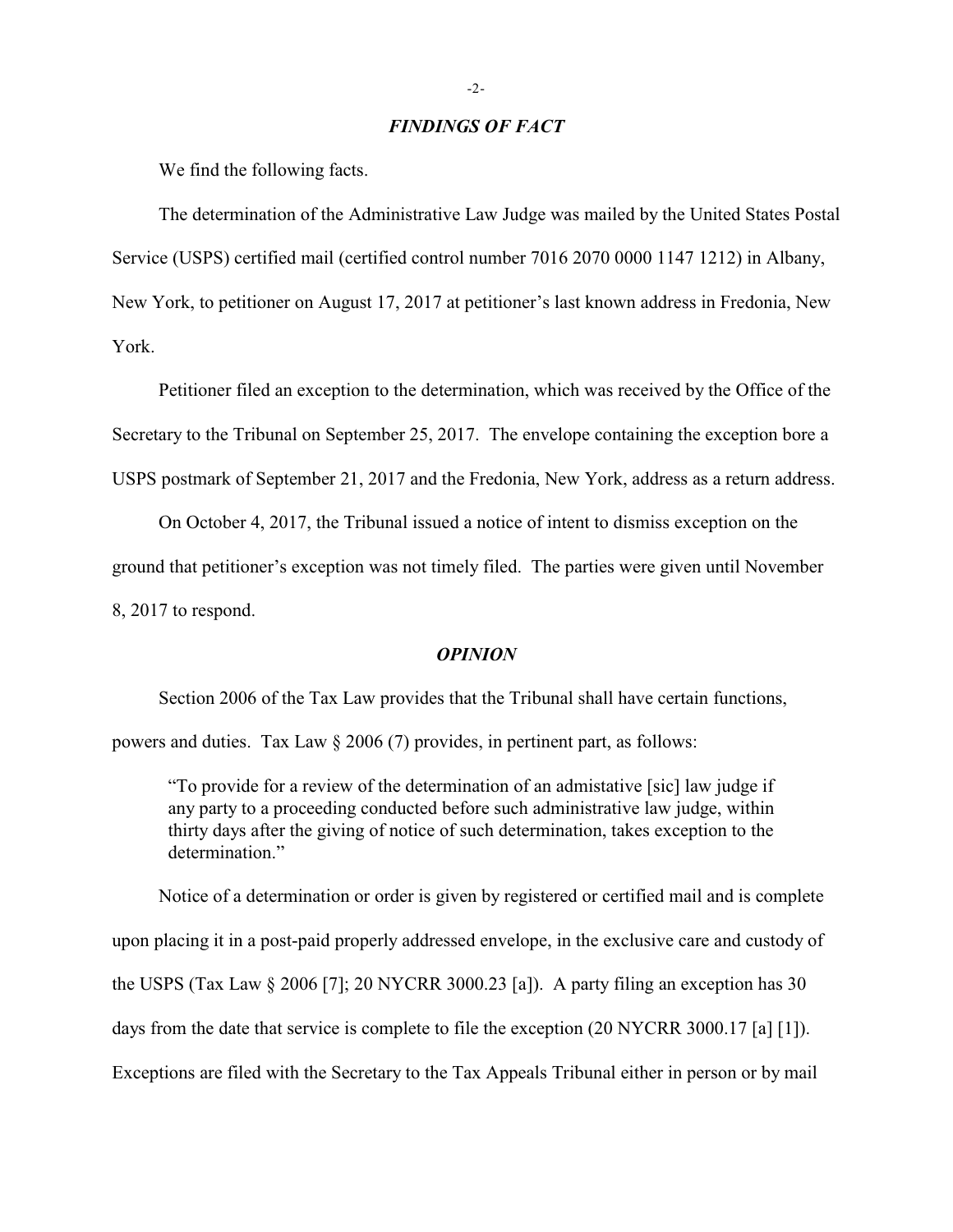(*id.*). An exception delivered by the USPS to this Tribunal after the date it was due is deemed to be filed on the date of the USPS postmark stamped on the envelope (20 NYCRR 3000.22 [a]  $[1]$ ).

In this case, the Administrative Law Judge's determination was properly mailed to petitioner by certified mail on August 17, 2017 (*see* Tax Law § 2006 [7]; 20 NYCRR 3000.23 [a]). Thus, the exception to the order of the Administrative Law Judge was due to be filed on or before September 18, 2017<sup>1</sup> (Tax Law § 2006 [7]; 20 NYCRR 3000.17 [a] [1]). It was received by the Office of the Secretary to the Tribunal on September 25, 2017, in an envelope that bore a USPS postmark of September 21, 2017, the deemed date of filing (20 NYCRR 3000.22 [a] [1]). This date is beyond the 30-day deadline for filing any exception with the Tribunal; therefore, the exception was not timely filed as required by Tax Law § 2006 (7).

As this Tribunal's jurisdiction is statutorily limited (*see* Tax Law § 2006 [4]), we lack jurisdiction to consider the merits of a late-filed protest (*see Matter of Lukacs*, Tax Appeals Tribunal, November 8, 2007).

Accordingly, it is ORDERED, ADJUDGED and DECREED that:

On the Tax Appeals Tribunal's own motion, the exception of Carmen M. Quinones is dismissed.

<sup>&</sup>lt;sup>1</sup> September 16, 2017 is the 30<sup>th</sup> day from August 17, 2017. However, as September 16, 2017 fell on a Saturday, the exception was required to be filed by Monday, September 18, 2017 *(see* General Construction Law  $§ 25-a).$